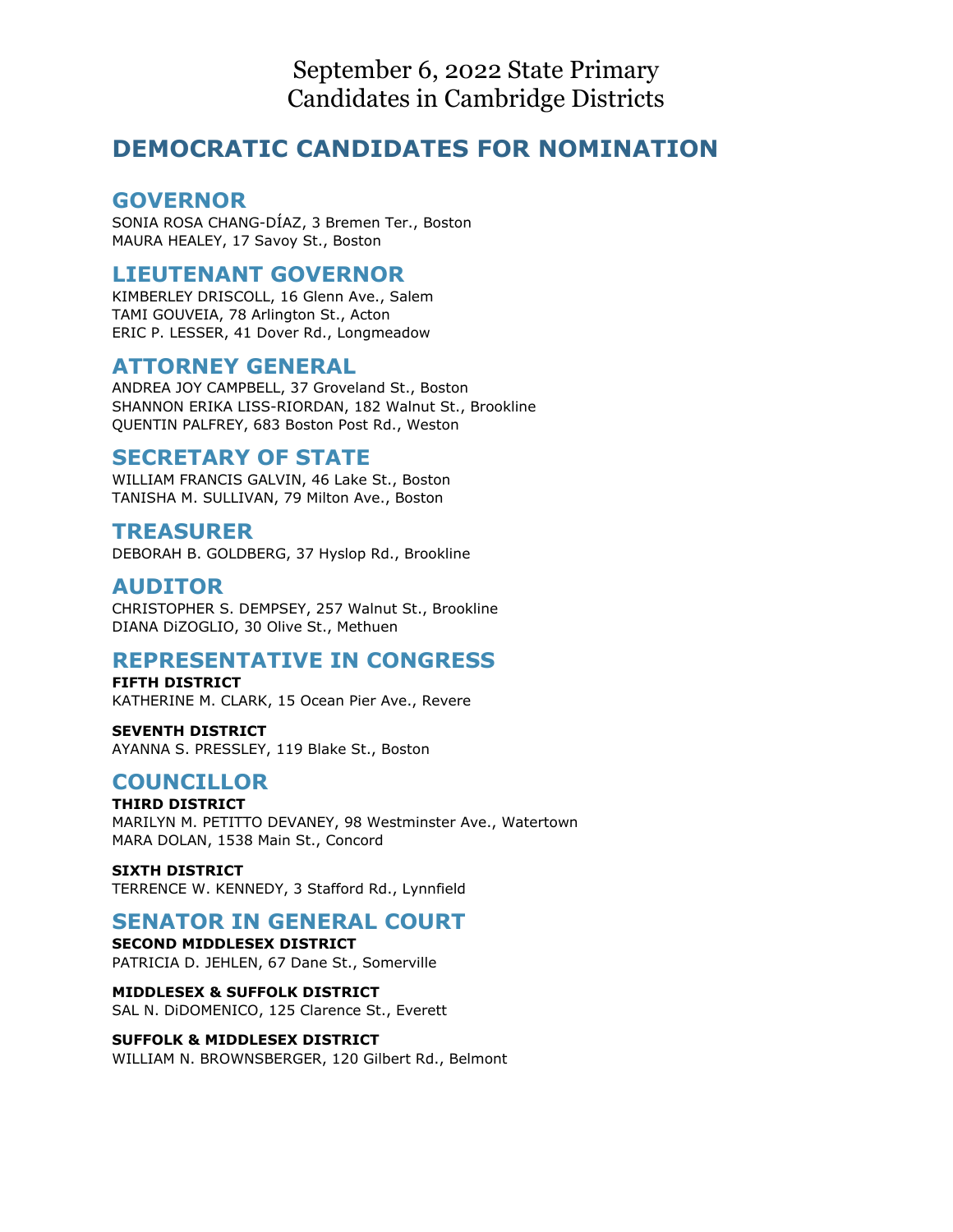September 6, 2022 State Primary Candidates in Cambridge Districts

## **REPRESENTATIVE IN GENERAL COURT**

**TWENTY-FOURTH MIDDLESEX DISTRICT** DAVID M. ROGERS, 18 Richard Ave., Cambridge

**TWENTY-FIFTH MIDDLESEX DISTRICT** MARJORIE C. DECKER, 29 Raymond St., Cambridge

**TWENTY-SIXTH MIDDLESEX DISTRICT** MIKE CONNOLLY, 4 Ashburton Pl., Cambridge

**TWENTY-NINTH MIDDLESEX DISTRICT** STEVEN C. OWENS, 45 Winsor Ave., Watertown

**SECOND SUFFOLK DISTRICT** DANIEL JOSEPH RYAN, 19 Essex St., Boston

**EIGHTEENTH SUFFOLK DISTRICT** MICHAEL J. MORAN, 67 Burton St., Boston

#### **DISTRICT ATTORNEY NORTHERN DISTRICT**

MARIAN T. RYAN, 8 Bradford Rd., Belmont

#### **SHERIFF**

**MIDDLESEX COUNTY** PETER J. KOUTOUJIAN, 33 Harris St., Waltham

# **REPUBLICAN CANDIDATES FOR NOMINATION**

## **GOVERNOR**

GEOFF DIEHL, 10 Village Way, Whitman CHRIS DOUGHTY, 35 MacDougald Dr., Wrentham

### **LIEUTENANT GOVERNOR**

LEAH V. ALLEN, 75 Water St., Danvers KATE CAMPANALE, 109 Charlton Rd., Spencer

### **ATTORNEY GENERAL**

JAMES R. McMAHON, III, 14 Canal View Rd., Bourne

### **SECRETARY OF STATE**

RAYLA CAMPBELL, 397 High St., Whitman

# **TREASURER**

NO NOMINATIONS

#### **AUDITOR** ANTHONY AMORE, 247 Washington St., Winchester